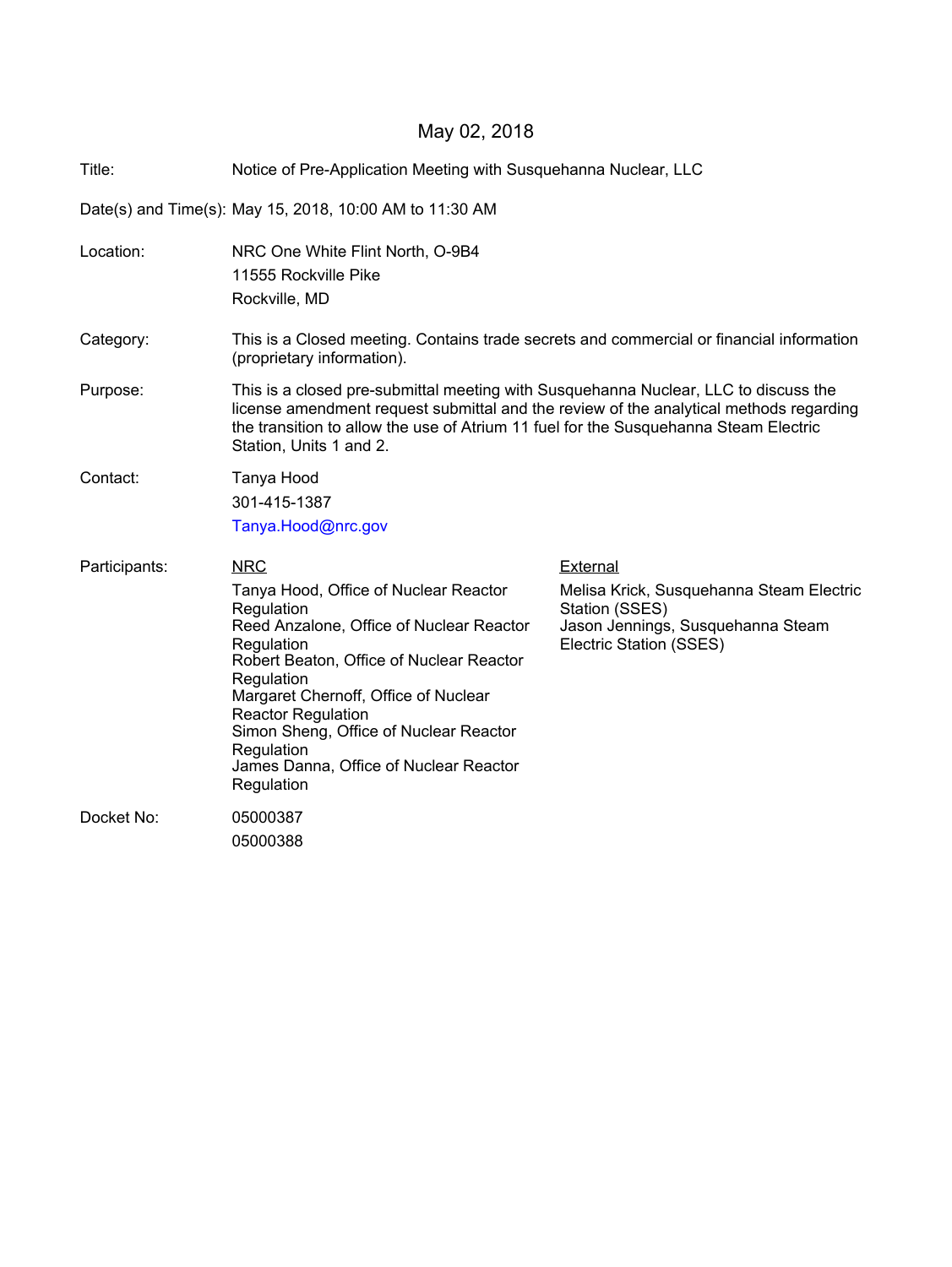## PUBLIC MEETING AGENDA

## Notice of Pre-Application Meeting with Susquehanna Nuclear, LLC

May 15, 2018, 10:00 AM to 11:30 AM

NRC One White Flint North, O-9B4 11555 Rockville Pike Rockville, MD

| Time         | <b>Topic</b>                                    | <b>Speaker</b>   |
|--------------|-------------------------------------------------|------------------|
| 10:00 a.m.   | <b>Introductions</b>                            | <b>NRC</b>       |
| 10:10 a.m.   | <b>Overview of License Amendment</b><br>Request | Licensee         |
| 10:45 a.m.   | Discussion of Transition to Atrium 11<br>Fuel   | Licensee         |
| 11:15 a.m.   | Open Discussion                                 | NRC and Licensee |
| 11:25 a.m.   | <b>Public Comments</b>                          | Public           |
| $11:30$ a.m. | Adjourn                                         |                  |